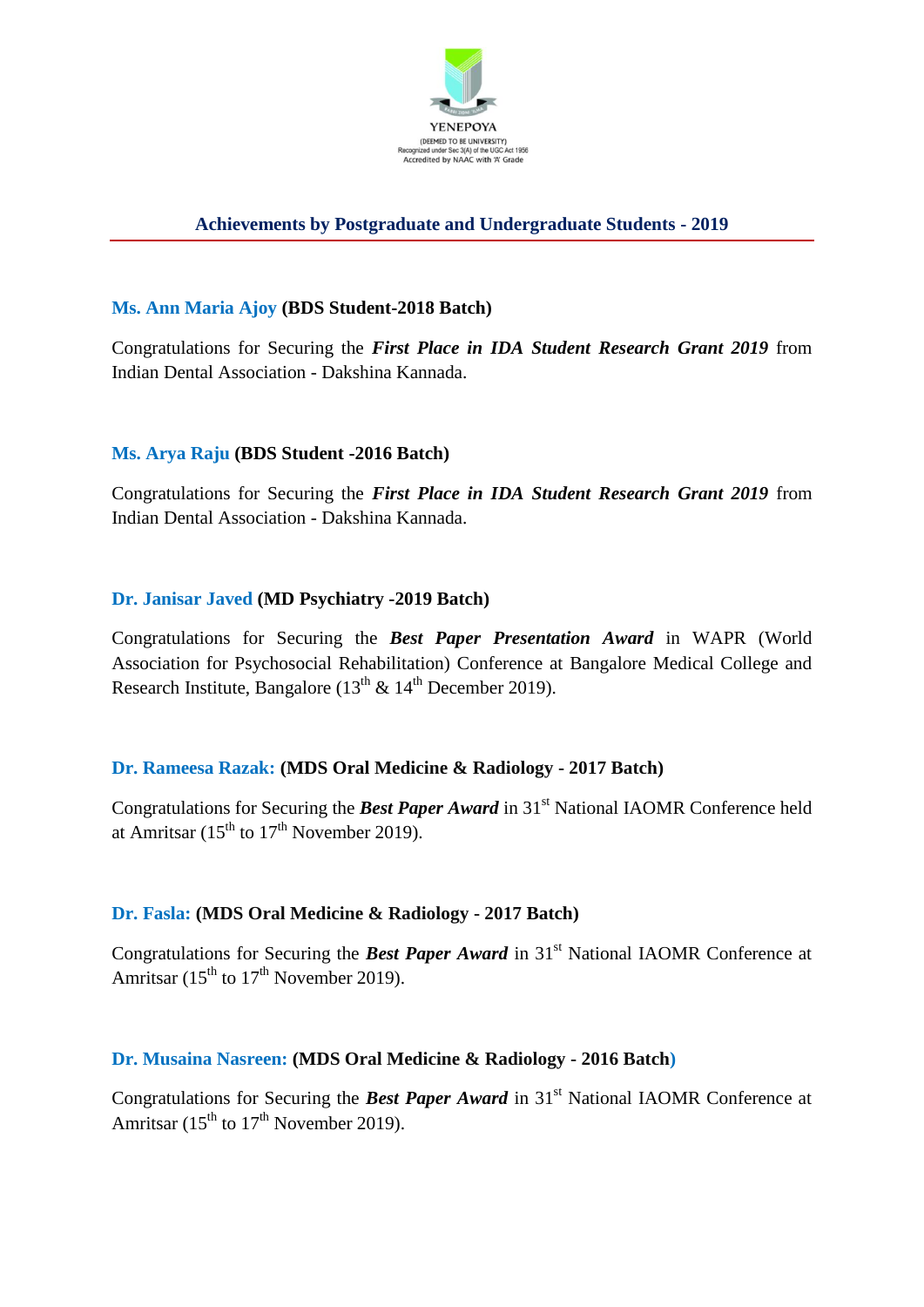

## **Dr. Kevin Antony John**: **(MD Community Medicine -2017 Batch)**

Congratulations for Securing the *Second Prize* in Yen Cancer Affordable Solutions Ideathon 2019 at Yenepova (Deemed to be University), Mangalore  $(26<sup>th</sup>$  September 2019).

### **Dr. Pavithra**: **(MD Community Medicine -2016 Batch)**

Congratulations for Securing the *Second Prize* in Yen Cancer Affordable Solutions Ideathon 2019 at Yenepoya (Deemed to be University), Mangalore  $(26<sup>th</sup>$  September 2019).

## **Dr. Subhashree Nandy**: **(MD Community Medicine -2018 Batch)**

Congratulations for Securing the *Third Prize* in Yen Cancer Affordable Solutions Ideathon 2019 at Yenepoya (Deemed to be University), Mangalore  $(26<sup>th</sup>$  September 2019).

### **Dr. Rukshana Fathima: (MDS Public Health Dentistry - 2016 Batch)**

Congratulations for Securing the *Third Prize* in Paper Presentation in 4<sup>th</sup> International World Dental and Oral Health Congress-2019 held at Chennai  $(31<sup>st</sup>$  August -  $1<sup>st</sup>$  September 2019).

# **Dr. Nupur Mahatme (MD Psychiatry – 2017 Batch)**

Congratulations for Securing *Dr. H.S. Subrahmanyam Memorial Award* in KANCIPS 2019 at Bangalore Medical College and Research Institute, Bangalore  $(24<sup>th</sup>$  August 2019).

# **Ms. Rahimath S.H. (2018 Batch) and Ms. Sulfia Nasar (2019 Batch): (MDS Conservative Dentistry & Endodontics)**

Congratulations for Securing the **Best Prize** in Poster presentation in IACDE 2<sup>nd</sup> South Zonal Conference 2019 (ZONE 4) at TMA Pai International Convention Centre, Mangalore ( $9<sup>th</sup>$  - $10^{th}$  August 2019).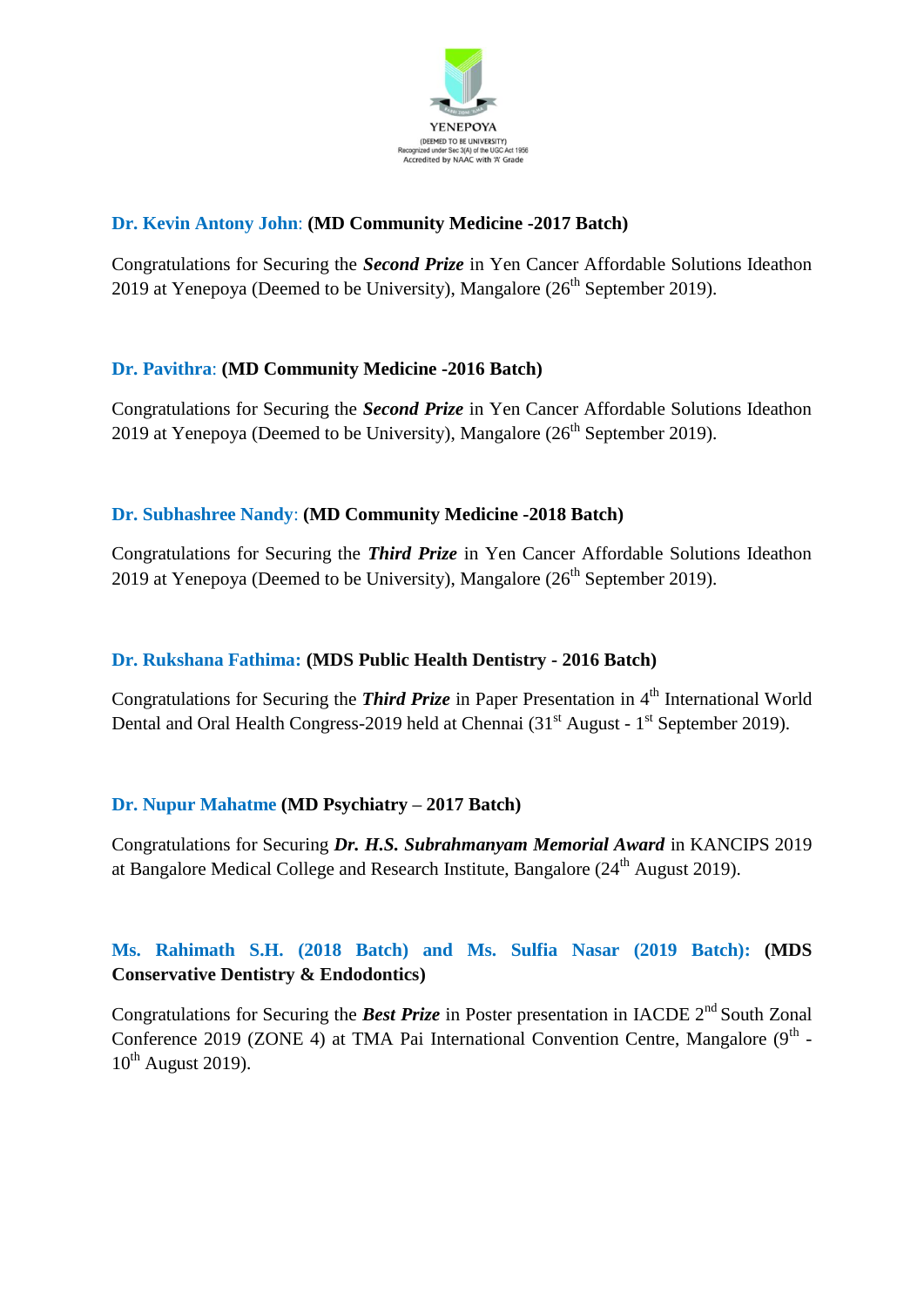

# **Dr. Aboobacker Sideeq: (MDS Conservative Dentistry & Endodontics) and Dr. Abdul Naeem**: **(MDS Periodontology) - 2019 Batch**

Congratulations for Securing the *First Prize* in Poster presentation at 12<sup>th</sup> ISPRP National Conference at JSS Dental College and Hospital, Mysuru  $(2<sup>nd</sup>$  to  $4<sup>th</sup>$  August 2019).

# **Dr. Ashwini Raghunath MDS Conservative Dentistry & Endodontics - 2019 Batch), Ms. Priyanka Menon and Ms. Justina David Joy: (MDS Periodontology- 2019 Batch)**

Congratulations for Securing the *First Prize* in Poster presentation at 12<sup>th</sup> ISPRP National Conference at JSS Dental College and Hospital, Mysuru  $(2^{nd}$  to  $4^{th}$  August 2019).

## **Dr. Sana Zainaba and Dr. Fahizah: (MDS Conservative Dentistry & Endodontics - 2018 Batch)**

Congratulations for Securing the **Best Student Paper Presentation** at 12<sup>th</sup> ISPRP National Conference at JSS Dental College and Hospital, Mysuru  $(2^{nd}$  to  $4^{th}$  August 2019).

### **Dr. Swetha S. (MS OBG - 2017 Batch)**

Congratulations for Securing *Third Prize* for Paper Presentation at Manipal Obstetrics & Gynecology Resident Conference, Manipal  $(20<sup>th</sup>$  July 2019).

# **Dr. Faseeh Muhammed**: **(MDS Conservative Dentistry & Endodontics - 2018 Batch)**

Congratulations for Securing the *First Prize for the E-Poster Presentation* at 1<sup>st</sup> international 3D Cleaning Congress (13DCC), held at Mumbai ( $2<sup>nd</sup>$  &  $3<sup>rd</sup>$  February 2019).

### **Ms. Amitha**: **(MDS Public Health Dentistry - 2019 Batch)**

Congratulations for Securing the *Second Prize* in Poster Presentation in World No Tobacco Day at Department of Public Health Dentistry, Manipal College of Dental Sciences (MCODS), Mangalore  $(30<sup>th</sup>$  May 2019).